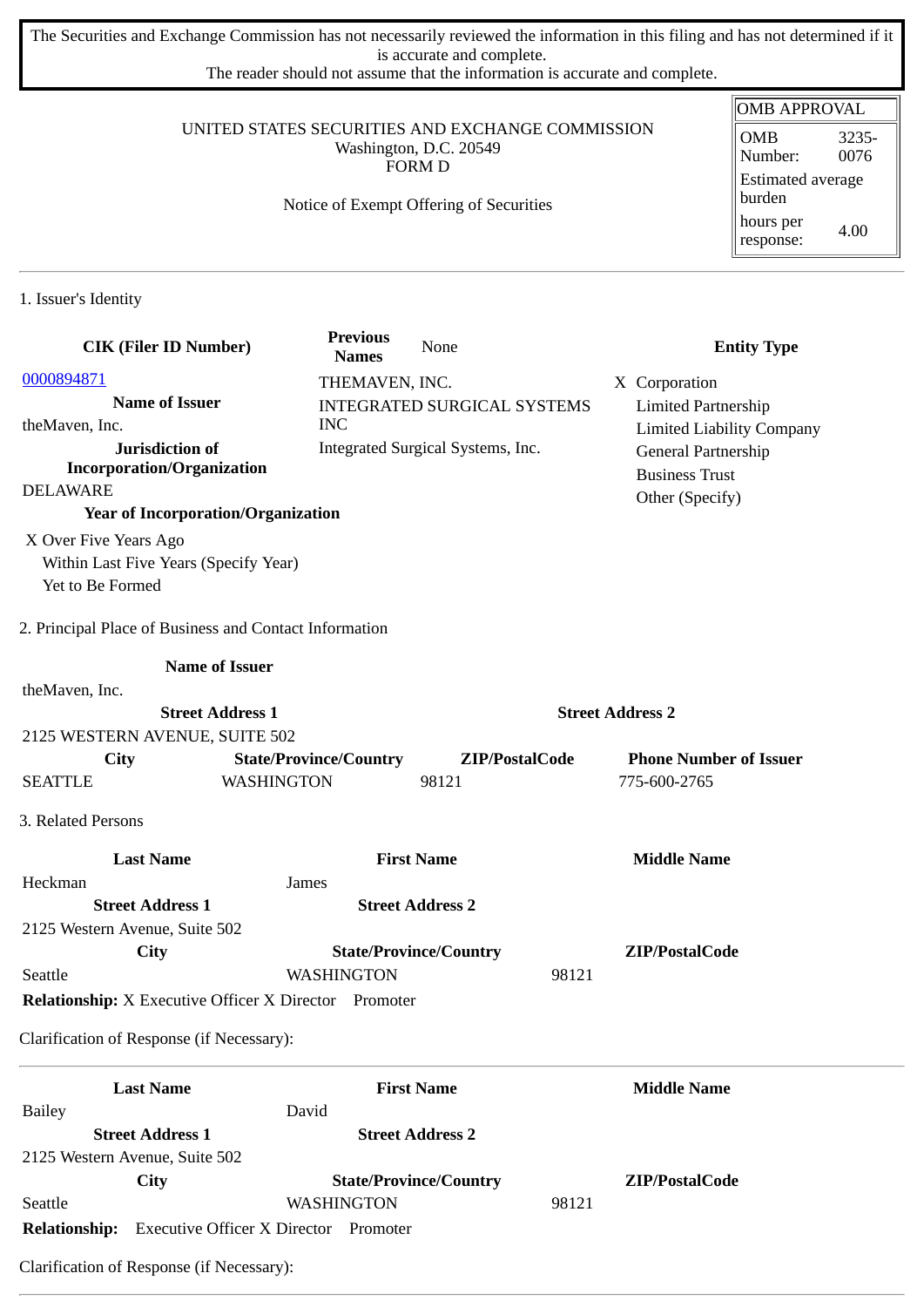| <b>Last Name</b>                                           | <b>First Name</b>                            | <b>Middle Name</b> |
|------------------------------------------------------------|----------------------------------------------|--------------------|
| Jacobs                                                     | Josh                                         |                    |
| <b>Street Address 1</b>                                    | <b>Street Address 2</b>                      |                    |
| 2125 Western Avenue, Suite 502                             |                                              |                    |
| City                                                       | <b>State/Province/Country</b>                | ZIP/PostalCode     |
| Seattle                                                    | WASHINGTON                                   | 98121              |
| <b>Relationship:</b> Executive Officer X Director Promoter |                                              |                    |
| Clarification of Response (if Necessary):                  |                                              |                    |
| <b>Last Name</b>                                           | <b>First Name</b>                            | <b>Middle Name</b> |
| Mills                                                      | Peter                                        |                    |
| <b>Street Address 1</b>                                    | <b>Street Address 2</b>                      |                    |
| 2125 Western Avenue, Suite 502                             |                                              | ZIP/PostalCode     |
| City<br>Seattle                                            | <b>State/Province/Country</b><br>WASHINGTON  | 98121              |
| <b>Relationship:</b>                                       | <b>Executive Officer X Director Promoter</b> |                    |
|                                                            |                                              |                    |
| Clarification of Response (if Necessary):                  |                                              |                    |
| <b>Last Name</b>                                           | <b>First Name</b>                            | <b>Middle Name</b> |
| Sen                                                        | <b>Baishali</b>                              |                    |
| <b>Street Address 1</b>                                    | <b>Street Address 2</b>                      |                    |
| 2125 Western Avenue, Suite 502                             |                                              |                    |
| City                                                       | <b>State/Province/Country</b>                | ZIP/PostalCode     |
| Seattle                                                    | WASHINGTON                                   | 98121              |
| <b>Relationship:</b>                                       | <b>Executive Officer X Director Promoter</b> |                    |
| Clarification of Response (if Necessary):                  |                                              |                    |
| <b>Last Name</b>                                           | <b>First Name</b>                            | <b>Middle Name</b> |
| Sornsin                                                    | William                                      |                    |
| <b>Street Address 1</b>                                    | <b>Street Address 2</b>                      |                    |
| 2125 Western Avenue, Suite 502                             |                                              |                    |
| City                                                       | <b>State/Province/Country</b>                | ZIP/PostalCode     |
| Seattle                                                    | <b>WASHINGTON</b>                            | 98121              |
| <b>Relationship:</b> X Executive Officer                   | Director Promoter                            |                    |
| Clarification of Response (if Necessary):                  |                                              |                    |
| <b>Last Name</b>                                           | <b>First Name</b>                            | <b>Middle Name</b> |
| Heimbigner                                                 | Martin                                       |                    |
| <b>Street Address 1</b>                                    | <b>Street Address 2</b>                      |                    |
| 2125 Western Avenue, Suite 502                             |                                              |                    |
| City                                                       | <b>State/Province/Country</b>                | ZIP/PostalCode     |
| Seattle                                                    | WASHINGTON                                   | 98121              |
| <b>Relationship:</b> X Executive Officer Director Promoter |                                              |                    |
| Clarification of Response (if Necessary):                  |                                              |                    |
| <b>Last Name</b>                                           | <b>First Name</b>                            | <b>Middle Name</b> |
| Joldersma                                                  | Benjamin                                     |                    |
| <b>Street Address 1</b>                                    | <b>Street Address 2</b>                      |                    |
| 2125 Western Avenue, Suite 502                             |                                              |                    |
| City                                                       | <b>State/Province/Country</b>                | ZIP/PostalCode     |
| Seattle                                                    | WASHINGTON                                   | 98121              |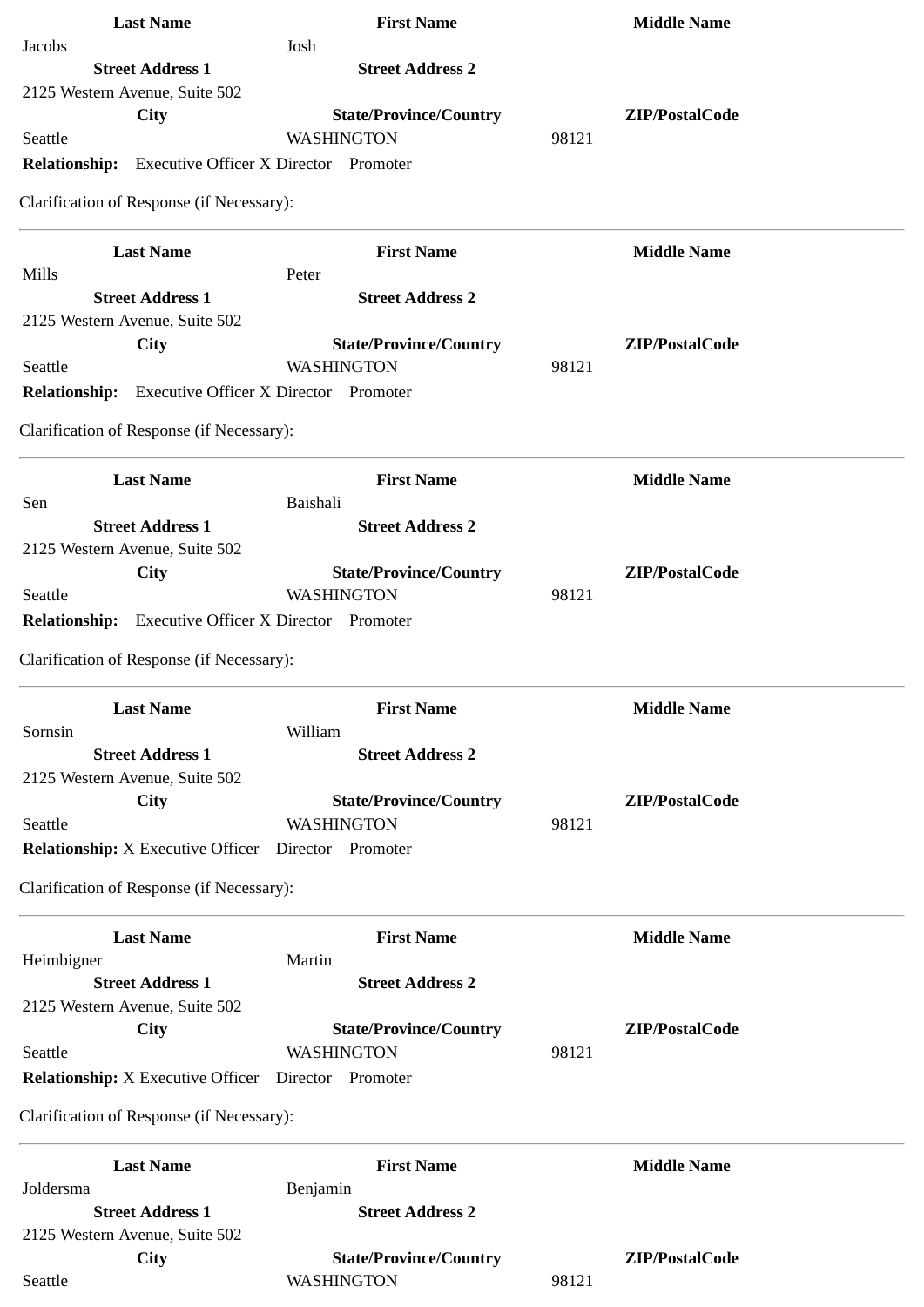Clarification of Response (if Necessary):

# 4. Industry Group

| Agriculture                             |    | <b>Health Care</b>         | Retailing                 |
|-----------------------------------------|----|----------------------------|---------------------------|
| <b>Banking &amp; Financial Services</b> |    | Biotechnology              | <b>Restaurants</b>        |
| <b>Commercial Banking</b>               |    | <b>Health Insurance</b>    | Technology                |
| Insurance                               |    | Hospitals & Physicians     | Computers                 |
| Investing<br><b>Investment Banking</b>  |    | Pharmaceuticals            | Telecommunications        |
| Pooled Investment Fund                  |    | Other Health Care          | X Other Technology        |
| Is the issuer registered as             |    | Manufacturing              | Travel                    |
| an investment company under             |    | <b>Real Estate</b>         | Airlines & Airports       |
| the Investment Company<br>Act of 1940?  |    | Commercial                 | Lodging & Conventions     |
| Yes                                     | No | Construction               | Tourism & Travel Services |
| Other Banking & Financial Services      |    | <b>REITS &amp; Finance</b> | Other Travel              |
| <b>Business Services</b>                |    | Residential                | Other                     |
| Energy                                  |    | Other Real Estate          |                           |
| Coal Mining                             |    |                            |                           |
| <b>Electric Utilities</b>               |    |                            |                           |
| <b>Energy Conservation</b>              |    |                            |                           |
| <b>Environmental Services</b>           |    |                            |                           |
| Oil & Gas                               |    |                            |                           |

Other Energy

## 5. Issuer Size

| <b>Revenue Range</b>             | <b>OR</b> | <b>Aggregate Net Asset Value Range</b> |
|----------------------------------|-----------|----------------------------------------|
| No Revenues                      |           | No Aggregate Net Asset Value           |
| $$1 - $1,000,000$                |           | $$1 - $5,000,000$                      |
| $$1,000,001 - $5,000,000$        |           | \$5,000,001 - \$25,000,000             |
| $$5,000,001 -$<br>\$25,000,000   |           | $$25,000,001 - $50,000,000$            |
| $$25,000,001 -$<br>\$100,000,000 |           | \$50,000,001 - \$100,000,000           |
| Over \$100,000,000               |           | Over \$100,000,000                     |
| X Decline to Disclose            |           | Decline to Disclose                    |
| Not Applicable                   |           | Not Applicable                         |
|                                  |           |                                        |

6. Federal Exemption(s) and Exclusion(s) Claimed (select all that apply)

|                                            | Investment Company Act Section 3(c) |                    |  |
|--------------------------------------------|-------------------------------------|--------------------|--|
| Rule $504(b)(1)$ (not (i), (ii) or (iii))  | Section $3(c)(1)$                   | Section $3(c)(9)$  |  |
| Rule 504 (b) $(1)(i)$                      | Section $3(c)(2)$                   | Section $3(c)(10)$ |  |
| Rule 504 (b) $(1)(ii)$                     | Section $3(c)(3)$                   | Section $3(c)(11)$ |  |
| Rule 504 (b) $(1)(iii)$<br>$X$ Rule 506(b) | Section $3(c)(4)$                   | Section $3(c)(12)$ |  |
| Rule $506(c)$                              | Section $3(c)(5)$                   | Section $3(c)(13)$ |  |
| Securities Act Section 4(a)(5)             | Section $3(c)(6)$                   | Section $3(c)(14)$ |  |
|                                            | Section $3(c)(7)$                   |                    |  |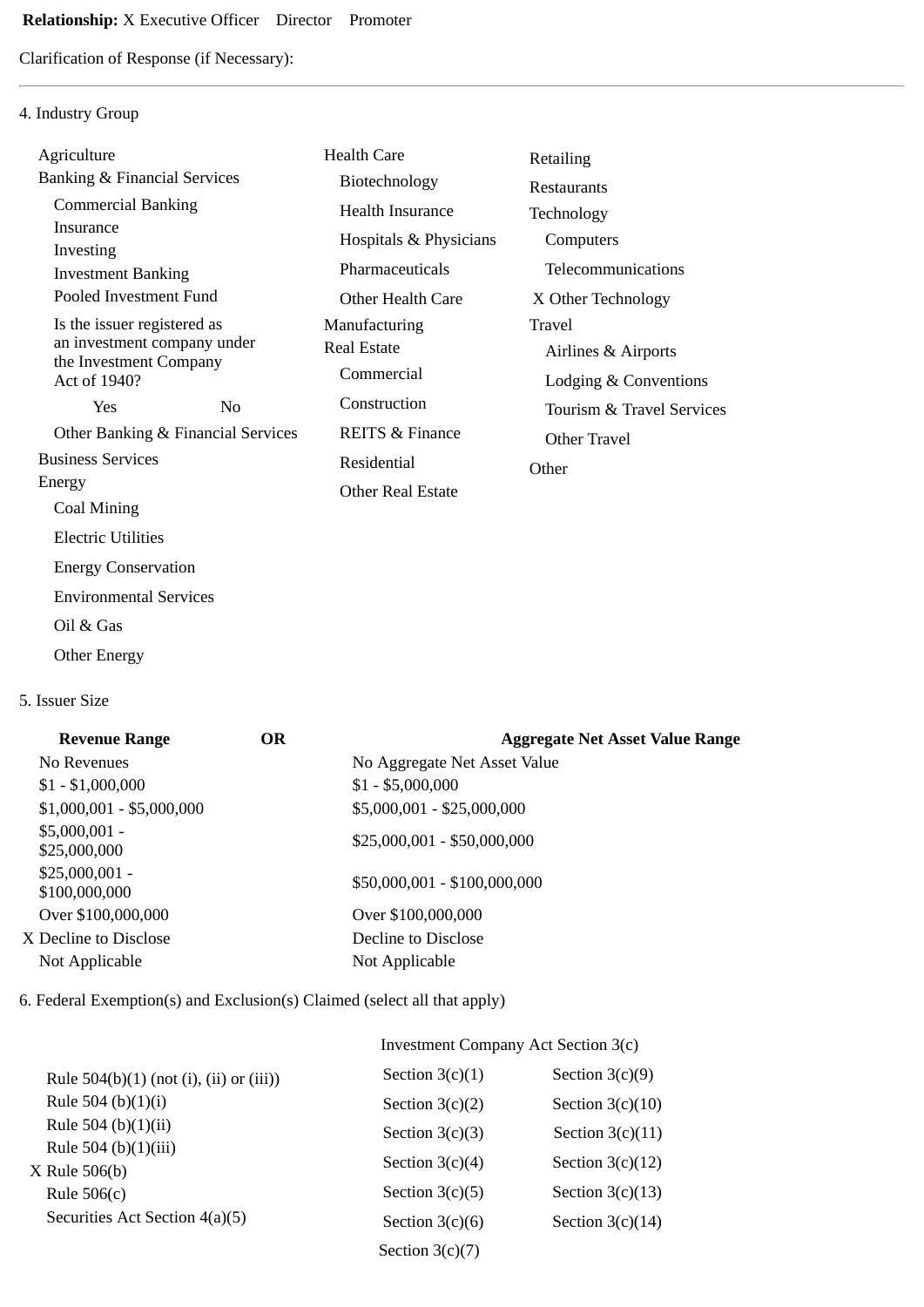| X New Notice Date of First Sale 2018-03-30 First Sale Yet to Occur<br>Amendment                   |                                                                                                                           |                   |                                                                                                                           |                 |
|---------------------------------------------------------------------------------------------------|---------------------------------------------------------------------------------------------------------------------------|-------------------|---------------------------------------------------------------------------------------------------------------------------|-----------------|
| 8. Duration of Offering                                                                           |                                                                                                                           |                   |                                                                                                                           |                 |
| Does the Issuer intend this offering to last more than one year?                                  |                                                                                                                           |                   | Yes X No                                                                                                                  |                 |
| 9. Type(s) of Securities Offered (select all that apply)                                          |                                                                                                                           |                   |                                                                                                                           |                 |
| X Equity<br>Debt<br>Other Right to Acquire Security                                               | Option, Warrant or Other Right to Acquire Another Security<br>Security to be Acquired Upon Exercise of Option, Warrant or |                   | Pooled Investment Fund Interests<br>Tenant-in-Common Securities<br><b>Mineral Property Securities</b><br>Other (describe) |                 |
| 10. Business Combination Transaction                                                              |                                                                                                                           |                   |                                                                                                                           |                 |
| a merger, acquisition or exchange offer?                                                          |                                                                                                                           |                   | Is this offering being made in connection with a business combination transaction, such as<br>Yes X No                    |                 |
| Clarification of Response (if Necessary):                                                         |                                                                                                                           |                   |                                                                                                                           |                 |
| 11. Minimum Investment                                                                            |                                                                                                                           |                   |                                                                                                                           |                 |
| Minimum investment accepted from any outside investor \$0 USD                                     |                                                                                                                           |                   |                                                                                                                           |                 |
| 12. Sales Compensation                                                                            |                                                                                                                           |                   |                                                                                                                           |                 |
| Recipient                                                                                         |                                                                                                                           |                   | Recipient CRD Number X None                                                                                               |                 |
| (Associated) Broker or Dealer X None                                                              |                                                                                                                           |                   | (Associated) Broker or Dealer CRD Number X None                                                                           |                 |
|                                                                                                   | <b>Street Address 1</b>                                                                                                   |                   | <b>Street Address 2</b>                                                                                                   |                 |
| City                                                                                              |                                                                                                                           |                   | State/Province/Country                                                                                                    | ZIP/Postal Code |
| State(s) of Solicitation (select all that apply)<br>Check "All States" or check individual States |                                                                                                                           | <b>All States</b> | Foreign/non-US                                                                                                            |                 |
| 13. Offering and Sales Amounts                                                                    |                                                                                                                           |                   |                                                                                                                           |                 |
| <b>Total Offering Amount</b>                                                                      | \$3,000,000 USD or                                                                                                        | Indefinite        |                                                                                                                           |                 |
| <b>Total Amount Sold</b>                                                                          | \$1,250,000 USD                                                                                                           |                   |                                                                                                                           |                 |
| Total Remaining to be Sold \$1,750,000 USD or                                                     |                                                                                                                           | Indefinite        |                                                                                                                           |                 |
| Clarification of Response (if Necessary):                                                         |                                                                                                                           |                   |                                                                                                                           |                 |
| 14. Investors                                                                                     |                                                                                                                           |                   |                                                                                                                           |                 |
|                                                                                                   |                                                                                                                           |                   | Select if securities in the offering have been or may be sold to persons who do not qualify as accredited                 |                 |

Select if securities in the offering have been or may be sold to persons who do not qualify as accredited investors, and enter the number of such non-accredited investors who already have invested in the offering. Regardless of whether securities in the offering have been or may be sold to persons who do not qualify as accredited investors, enter the total number of investors who already have invested in the offering:

 $\sqrt{1}$ 

15. Sales Commissions & Finder's Fees Expenses

7. Type of Filing

Provide separately the amounts of sales commissions and finders fees expenses, if any. If the amount of an expenditure is not known, provide an estimate and check the box next to the amount.

| <b>Sales Commissions</b> | \$0 USD Estimate |
|--------------------------|------------------|
| Finders' Fees            | \$0 USD Estimate |

Clarification of Response (if Necessary):